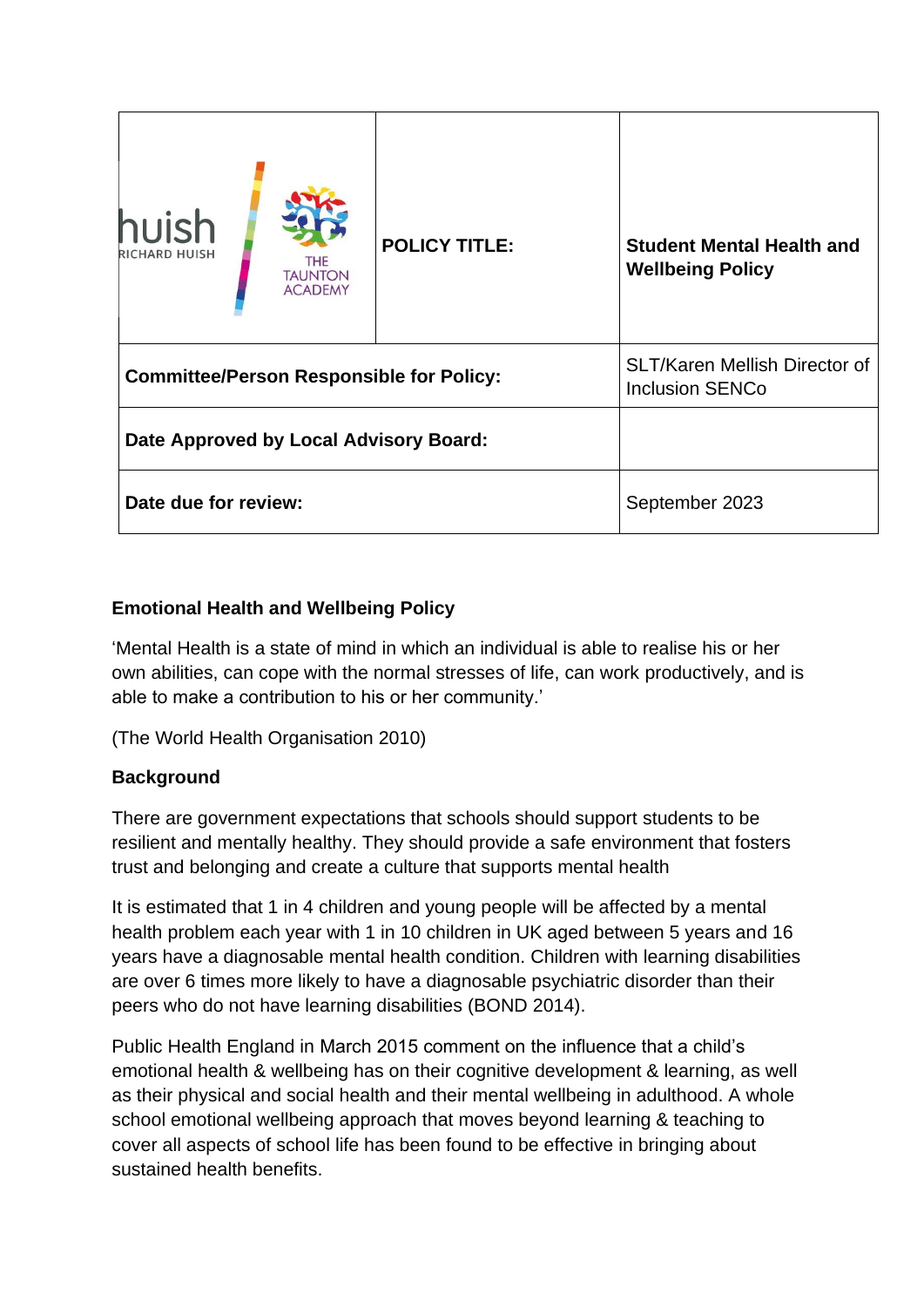The State of the Nation 2019 found that the majority of children and young people were happy in their lives, but it remained the case that many were not. It found that age was consistently associated with decreasing wellbeing in children and young people as they got older; looking at only average well-being masked important differences in their experiences of different groups of children and young people, at different times in their lives. On the focus on psychological health in teenage girls, it found that bullying, including on-line bullying had the strongest association with their psychological health.

# **Ethos**

The Taunton Academy (TTA) is committed to supporting the emotional health and wellbeing of all our students and staff. We have a Christian ethos based on our aim for everyone to have 'Life in all its fullness' and is integrated into our values of Aspiration, Integrity and Respect. TTA aims to support and teach skills to students and staff to increase their awareness of emotional health and wellbeing.

Two key elements to support good mental health are:

Feeling Good – experiencing positive emotions like happiness, contentment and enjoyment. It also includes feelings like curiosity, engagement & safely.

Functioning Well – how a person is able to function in the world. This includes positive relationships and social connections, as well as feeling in control of your life and having a sense of purpose.

To promote first aid for mental health and wellbeing by creating plasters for the mind.

# **Aims**

To develop a whole school approach for both staff & students, but it is expected that they will also be able to contribute to their own mental health and wellbeing as well contributing to the wellbeing of others.

To create an approach is based on the main principles taken from the 'Mental Health Standards' (2014) and 8 key outcomes identified in 'Promoting Children & Young People Emotional Health & Wellbeing' (2015).

To work together with families.

To provide a holistic & multi-agency approach.

TTA Emotional Health & Wellbeing Principles

The eight identified Emotional Health and Wellbeing principles will underpin the approaches used to support the development and integration of wellbeing strategies within the school. School policy and curriculum delivery will be tailored to promote the key aspects of improving wellbeing. It will focus on creating a physically,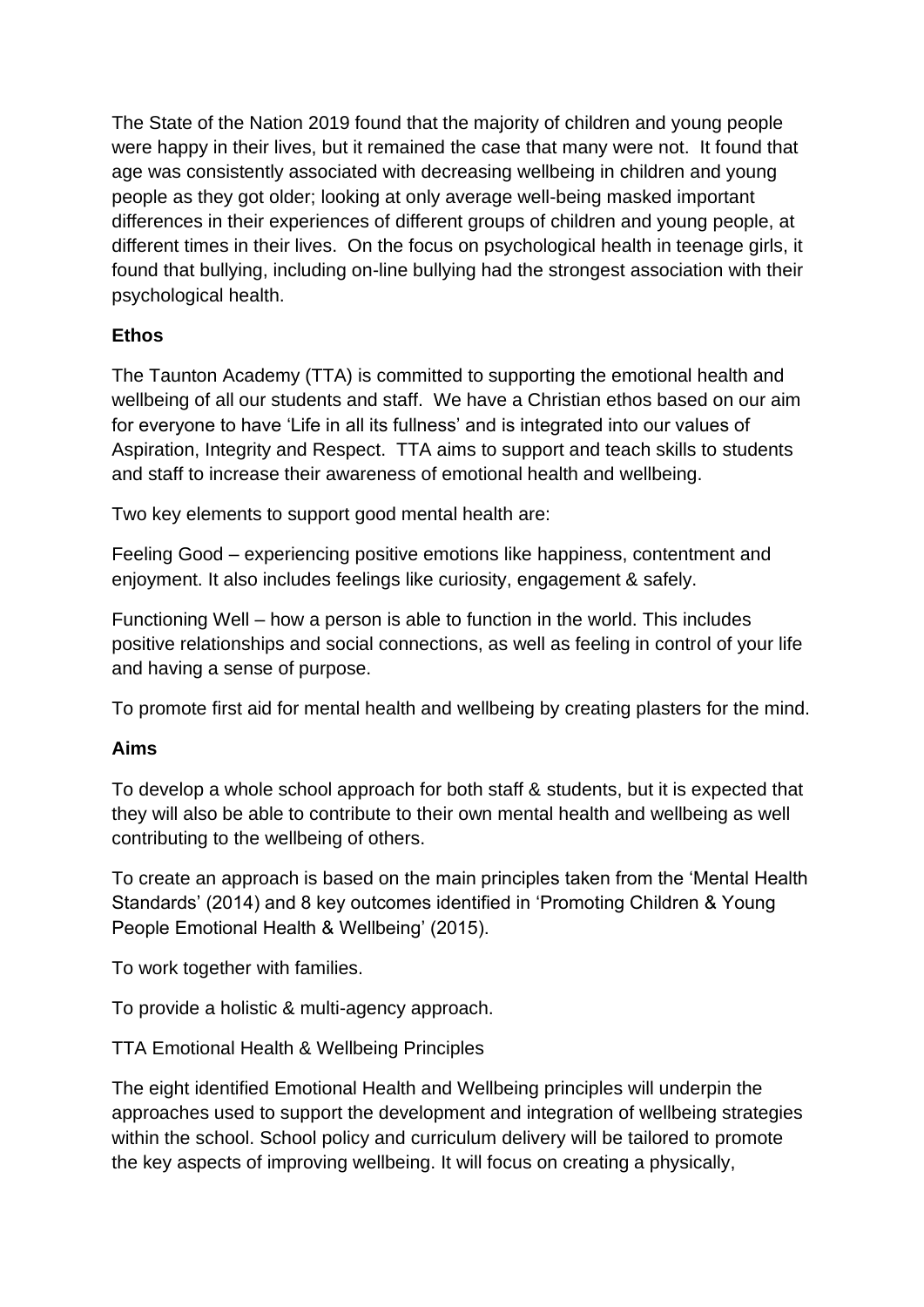emotionally and socially rich environment where key relationships can thrive and students can feel secure in their learning.

School based programmes which are linked to the curriculum will promote student voice through developing independence and choice making.

Staff will have access to training sessions and signposting to approaches and resources that will support their own emotional health and wellbeing with an aim to foster teamwork and create solidarity.

Clear identification, impact and outcomes measures will feed into the school based programmes and the targeted interventions that will be offered to students.

# **Student Identification**

School staff may become aware of warning signs that indicate when a student is experiencing mental health or well-being difficulties. Staff observations focusing on any changes in behaviour, attention and presentation will feed into the identification process as well as any communications from the students regarding their emotions & feelings.

These warning signs need to be taken seriously and staff should communicate their concerns with their tutor/Year Leader/SENDCo/Medical Officer and the relevant safeguarding lead.

# **Possible warning signs include:**

Physical signs of harm that are repeated or appear non-accidental Changes in eating / sleeping habits Increased isolation from friends or family, becoming socially withdrawn Changes in activity and mood Lowering of academic achievement Talking or joking about self-harm or suicide Abusing drugs or alcohol Expressing feelings of failure, uselessness or loss of hope Changes in clothing – e.g. long sleeves in warm weather Secretive behaviour Skipping PE or getting changed secretively Lateness to or absence from school Repeated physical pain or nausea with no evident cause An increase in lateness or absenteeism

Wellbeing measures include the Strengths and Difficulties Questionnaire (SDQ) which focuses on a child's mental health; the NFER Emotional Literacy assessment, the Boxall Profile and The Short Warwick-Edinburgh Mental Wellbeing Scale (SWEMWBS).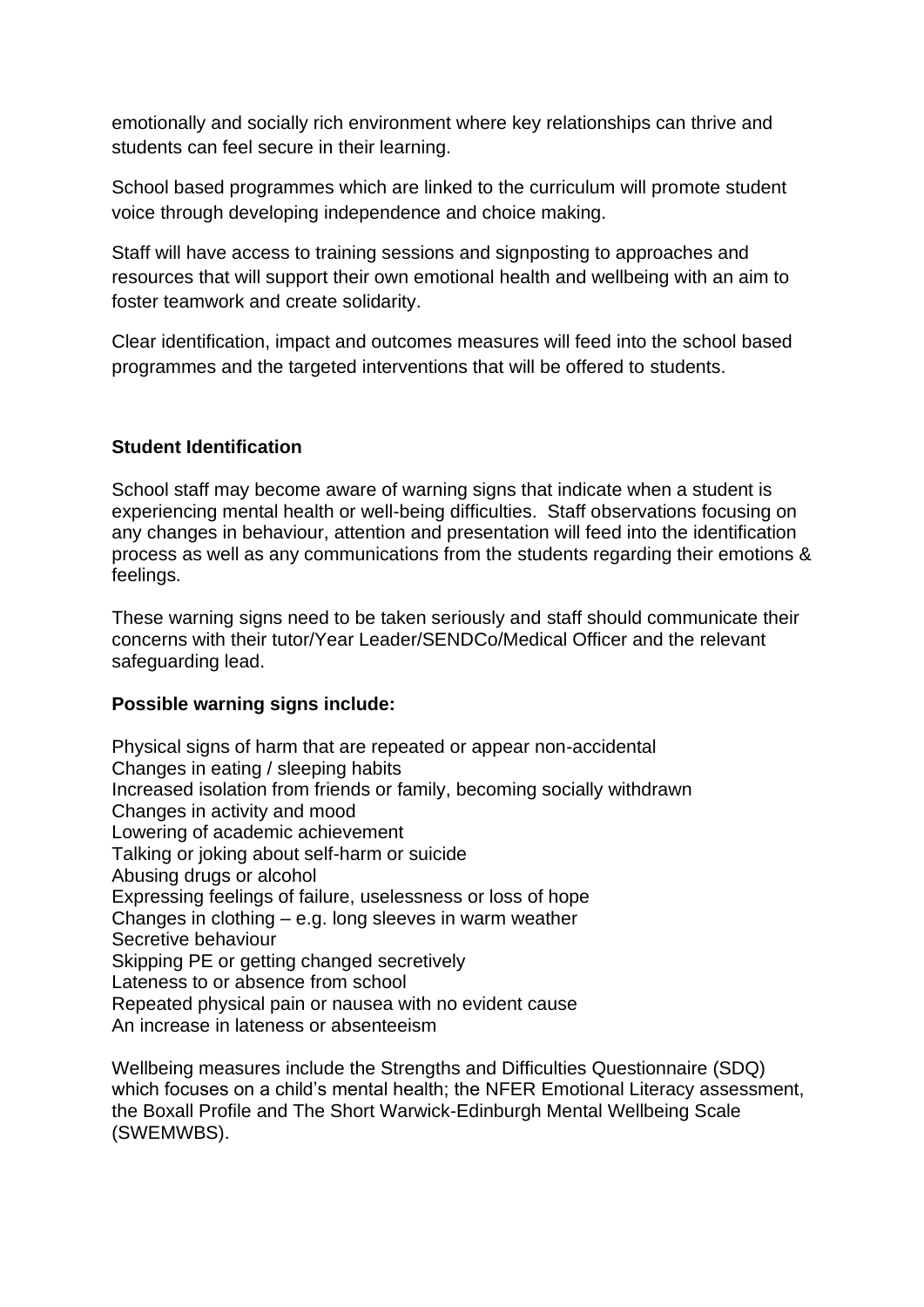

# **Student Wellbeing Interventions**

Taken from the 8 principles to promoting a whole school approach to emotional health and wellbeing.

# **Whole School Approaches**

| <b>Whole School</b> | Approach                   | <b>Intervention</b>                  |
|---------------------|----------------------------|--------------------------------------|
| <b>Approach</b>     | Curriculum Rewrite -       | Student Voice -                      |
|                     | <b>Character Education</b> | prefects/Communication               |
|                     |                            | <b>Skills/Emotional Literacy</b>     |
|                     | Teaching and               | <b>Self-regulation Techniques</b>    |
|                     | Learning Approach          |                                      |
|                     | School Ethos and           |                                      |
|                     | Environment                |                                      |
|                     | <b>Well-Assemblies</b>     | Exam Resilience/Kooth                |
|                     | Self-care Apps             |                                      |
|                     | <b>Tutor Groups</b>        | <b>Well-being Champions</b>          |
|                     | Well-being                 | Website/Newsletters/Twitter/Linkedin |
|                     | Information                |                                      |
| <b>Targeted</b>     | Multi-Agency               | <b>Study skills</b>                  |
| <b>Approach</b>     | Support by the             |                                      |
|                     | Educational                |                                      |
|                     | Psychologist               |                                      |
|                     | Sport                      |                                      |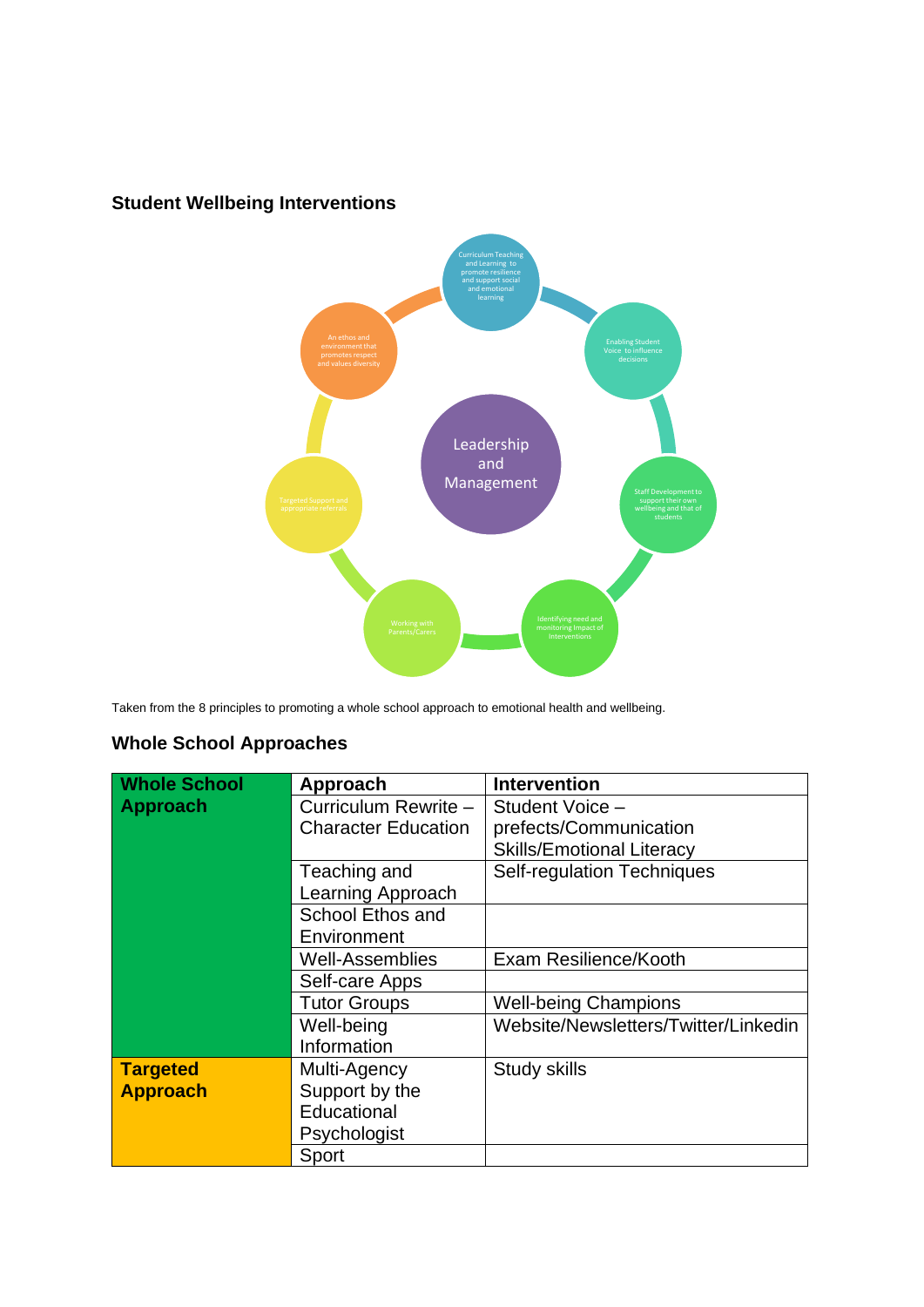| <b>PHSE</b>                  |                                                                                                                                                                                                                                                                                                                                                                                                                                                  |
|------------------------------|--------------------------------------------------------------------------------------------------------------------------------------------------------------------------------------------------------------------------------------------------------------------------------------------------------------------------------------------------------------------------------------------------------------------------------------------------|
| Curriculum/Character         |                                                                                                                                                                                                                                                                                                                                                                                                                                                  |
| Education                    |                                                                                                                                                                                                                                                                                                                                                                                                                                                  |
| Lunchtime Clubs-             | Sensory processing approaches via                                                                                                                                                                                                                                                                                                                                                                                                                |
| Well-being                   | Sensory room                                                                                                                                                                                                                                                                                                                                                                                                                                     |
| Wednesday                    |                                                                                                                                                                                                                                                                                                                                                                                                                                                  |
| Well-being                   | Targeted student well-being                                                                                                                                                                                                                                                                                                                                                                                                                      |
| interventions                |                                                                                                                                                                                                                                                                                                                                                                                                                                                  |
|                              | interventions including:                                                                                                                                                                                                                                                                                                                                                                                                                         |
|                              | Raising emotional awareness<br>٠<br>Establishing goals<br>$\bullet$<br>Team building<br>Understanding and managing<br>anger<br>Social skills<br>Friendship/relationship skills<br>Nurture group (new year 7s)<br><b>Restorative work</b><br>Raising self-esteem<br>Resilience work (to do in<br>conjunction with circle of<br>support)<br>Zones of regulation<br>Changing negative thought<br>patterns<br>Resilience wheel<br>Circles of support |
| <b>ELSA</b>                  | Focusing on the 5 elements of<br><b>Emotional Intelligence:</b><br>Social skills<br>$\bullet$<br>Self-regulation                                                                                                                                                                                                                                                                                                                                 |
|                              | Self-awareness                                                                                                                                                                                                                                                                                                                                                                                                                                   |
|                              | Motivation                                                                                                                                                                                                                                                                                                                                                                                                                                       |
|                              | Empathy                                                                                                                                                                                                                                                                                                                                                                                                                                          |
| Anti-bullying<br>ambassadors | Individual well-being outcomes.                                                                                                                                                                                                                                                                                                                                                                                                                  |
| <b>Primary Link Mentors</b>  | Trailblazers Project run in-                                                                                                                                                                                                                                                                                                                                                                                                                     |
|                              | conjunction with the NHS with links                                                                                                                                                                                                                                                                                                                                                                                                              |
|                              | to other national crisis organisations                                                                                                                                                                                                                                                                                                                                                                                                           |
|                              | (see below)                                                                                                                                                                                                                                                                                                                                                                                                                                      |
| <b>School Council</b>        | Nurture Groups Year 7                                                                                                                                                                                                                                                                                                                                                                                                                            |
| Individual Learning          | <b>Team Around The Child/Family</b>                                                                                                                                                                                                                                                                                                                                                                                                              |
| <b>Plans and Student</b>     | meetings.                                                                                                                                                                                                                                                                                                                                                                                                                                        |
| Passports                    |                                                                                                                                                                                                                                                                                                                                                                                                                                                  |
| <b>Early Help</b>            | Thrive/ELSA approaches.                                                                                                                                                                                                                                                                                                                                                                                                                          |
| Assessment                   |                                                                                                                                                                                                                                                                                                                                                                                                                                                  |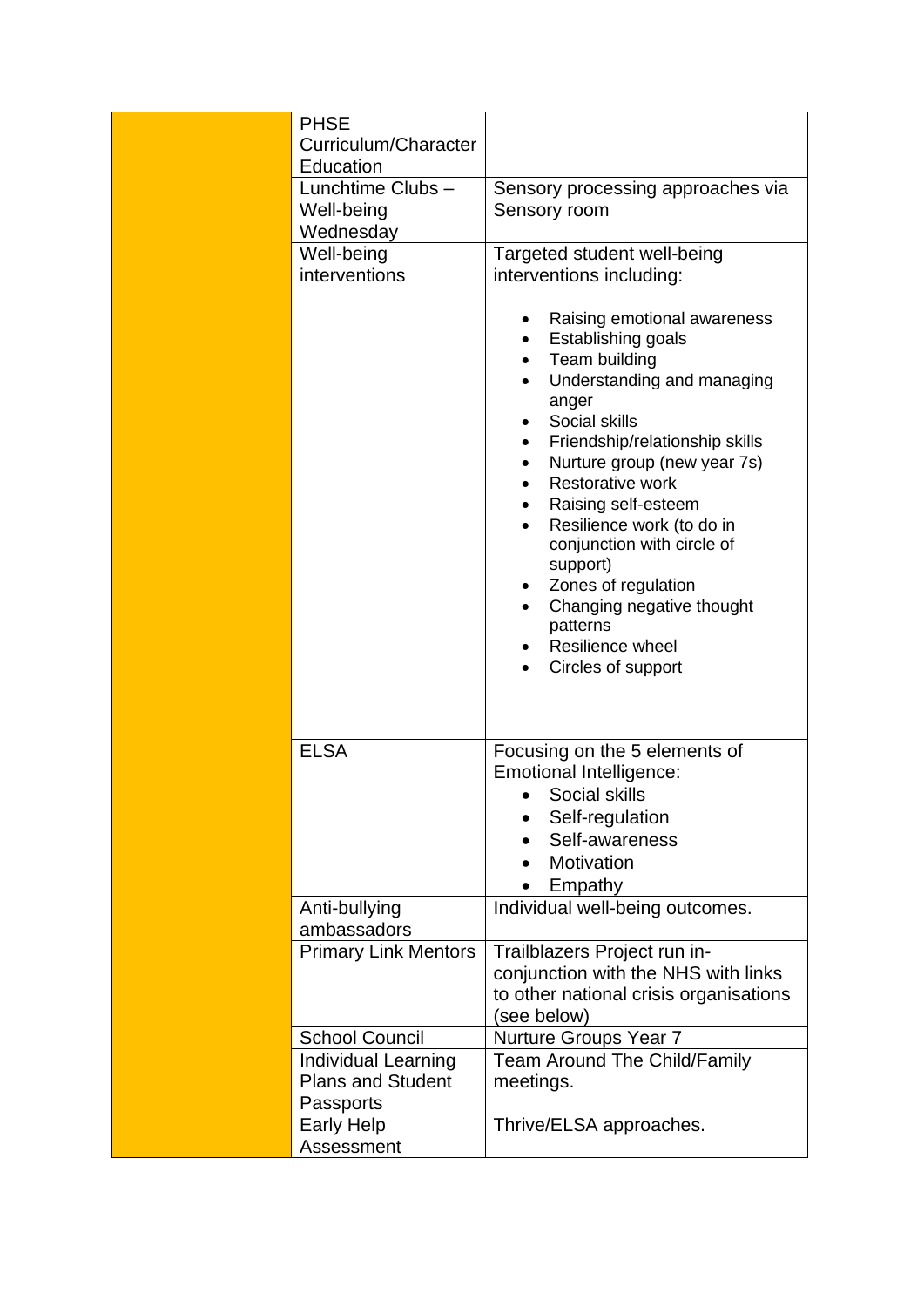|                                            | Posters to signpost<br>students to help i.e.<br>Kooth/YoungMinds | <b>Mental Health First Aider</b>                                                                                                  |  |
|--------------------------------------------|------------------------------------------------------------------|-----------------------------------------------------------------------------------------------------------------------------------|--|
|                                            | Chaplaincy                                                       | School pastors<br><b>Wellbeing Garden Project</b>                                                                                 |  |
|                                            | <b>School Nurse</b>                                              |                                                                                                                                   |  |
|                                            | <b>PFSA</b>                                                      |                                                                                                                                   |  |
| <b>Specialist Support</b><br>and Provision |                                                                  | Multi-agencies including the<br><b>Educational Psychologist and</b><br>paediatricians and CAMHS.                                  |  |
|                                            |                                                                  | <b>REACH</b><br><b>Forest School</b><br><b>Taunton Deane Partnership</b><br>$\bullet$<br>College<br><b>Conquest Horse Therapy</b> |  |

# **Targeted Student Wellbeing Interventions**

Identified students will receive bespoke intervention packages delivered by a specialist Teaching Assistant/ELSA/support staff member in the well-being Hub which is housed in the Franklin Building or another quiet space within the school environment.

The development of resilience through providing a secure basis, enhancing selfesteem and self-efficiency will underpin all interventions.

An additional identification assessment will highlight any gaps that may affect a student's optimum emotional health. Targets and strategies will be set to address these needs and teach new skills.

Individual targets will aim to address these gaps and will focus on developing a skill set to support three key areas; growing and developing; future planning plus strategies to meet student needs.

Each set of interventions will be bespoke and provide a meaningful approach for each individual. The interventions will be based on mindfulness principles; sensory processing activities; positive thinking techniques and physical exercise.

# **Staff Identification**

Training and signposting to assessment materials will form the basis for the staff identification. Onus will be placed on staff to self-assess and information for next steps will be available on request.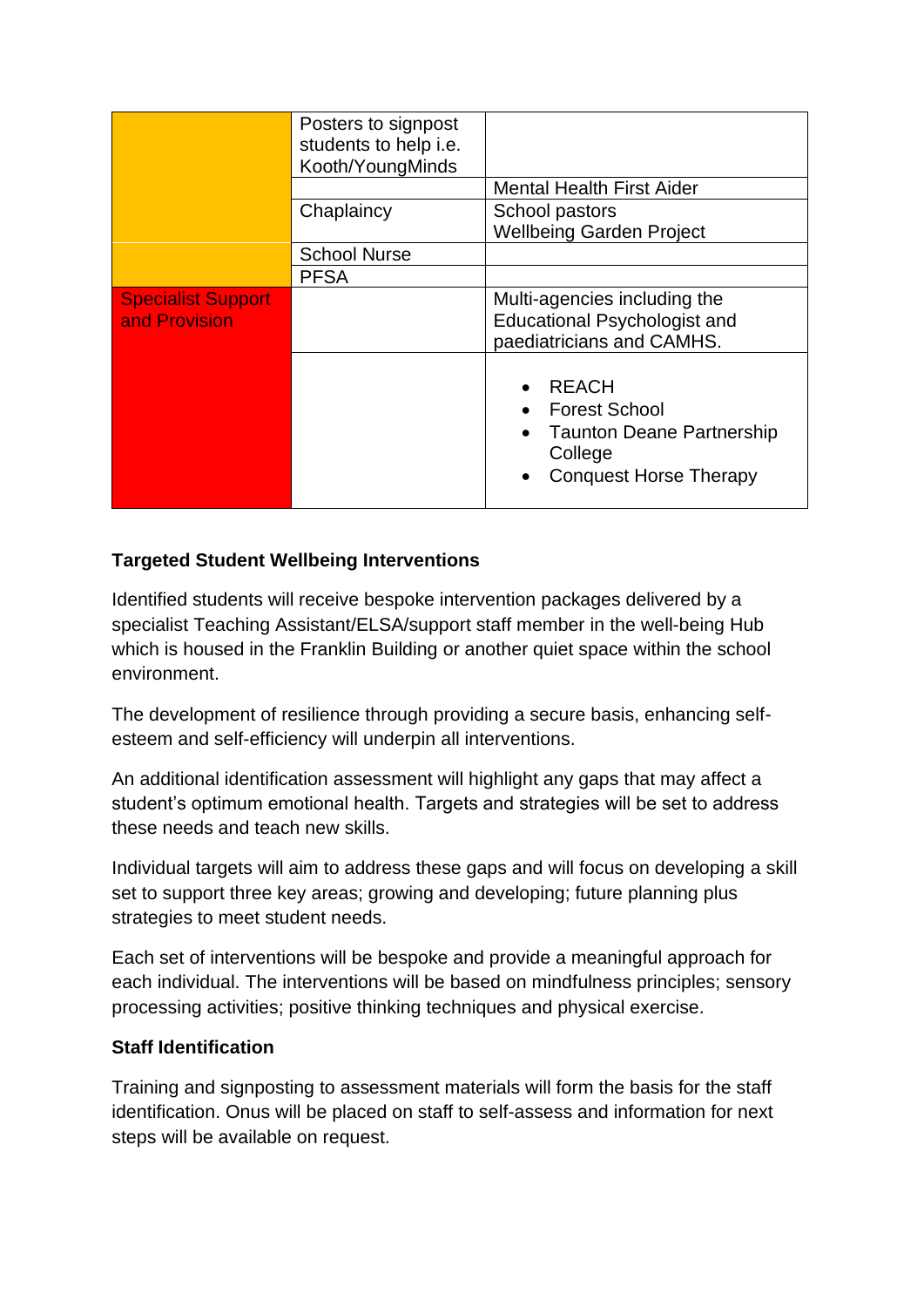Staff wellbeing questionnaires will be sent out annually and the analysis of this will help to improve and inform whole school wellbeing approaches.

# **Staff Wellbeing Interventions**

| <b>Whole School</b><br>Approach | <b>Approach</b>                                                                                             | <b>Intervention</b>                                                                                                                                                                                                                      |
|---------------------------------|-------------------------------------------------------------------------------------------------------------|------------------------------------------------------------------------------------------------------------------------------------------------------------------------------------------------------------------------------------------|
|                                 |                                                                                                             |                                                                                                                                                                                                                                          |
| Work-life balance.              | Posters/Leaflets                                                                                            | Support sessions for staff<br>working in classes with<br>students with complex<br>medical needs or<br>challenging behaviour.                                                                                                             |
| Staff briefings.                | <b>SEMH Audit</b>                                                                                           | Half-termly solution<br>circles.                                                                                                                                                                                                         |
|                                 | Signposting                                                                                                 | Significant incidents -<br>debriefing/counselling with<br>specialist staff.                                                                                                                                                              |
|                                 | <b>Library Resources</b>                                                                                    | <b>Continuing Professional</b><br>Development.                                                                                                                                                                                           |
|                                 | Work-life balance - Well-<br>being Wednesday                                                                | Individual Rewards -<br>Well-being lead.                                                                                                                                                                                                 |
|                                 | Coaching                                                                                                    | Staff supervision from<br><b>Educational Psychologist</b><br>for ELSAs and SEMH<br>Lead.                                                                                                                                                 |
|                                 | Information sharing                                                                                         | <b>Head's Coffee Morning</b>                                                                                                                                                                                                             |
|                                 | Social Activities -<br>bingo/quiz<br>night/Christmas Party/end<br>of school party.                          | <b>Individual Learning</b><br>Profiles detailing more<br>complex mental health<br>concerns that overlap or<br>are linked to a<br>diagnosable medical<br>condition that may require<br>medication. These are<br>available on ClassCharts. |
|                                 | Clear behaviour strategy<br>- Behaviour for Learning<br>and Exclusions Policy<br><b>Safeguarding Policy</b> | Risk Assessments - used<br>to manage risk associated<br>with a student's mental<br>health including risk to<br>themselves and others.                                                                                                    |
|                                 | Parent's Evening                                                                                            | <b>Medical Health Care</b><br>Plans.                                                                                                                                                                                                     |
|                                 |                                                                                                             | Mental Health First Aider.                                                                                                                                                                                                               |
|                                 | <b>Staff Well-being</b>                                                                                     | <b>Buddy system</b><br>$\bullet$<br>Nurture and well-<br>being<br>Random acts of<br>kindness                                                                                                                                             |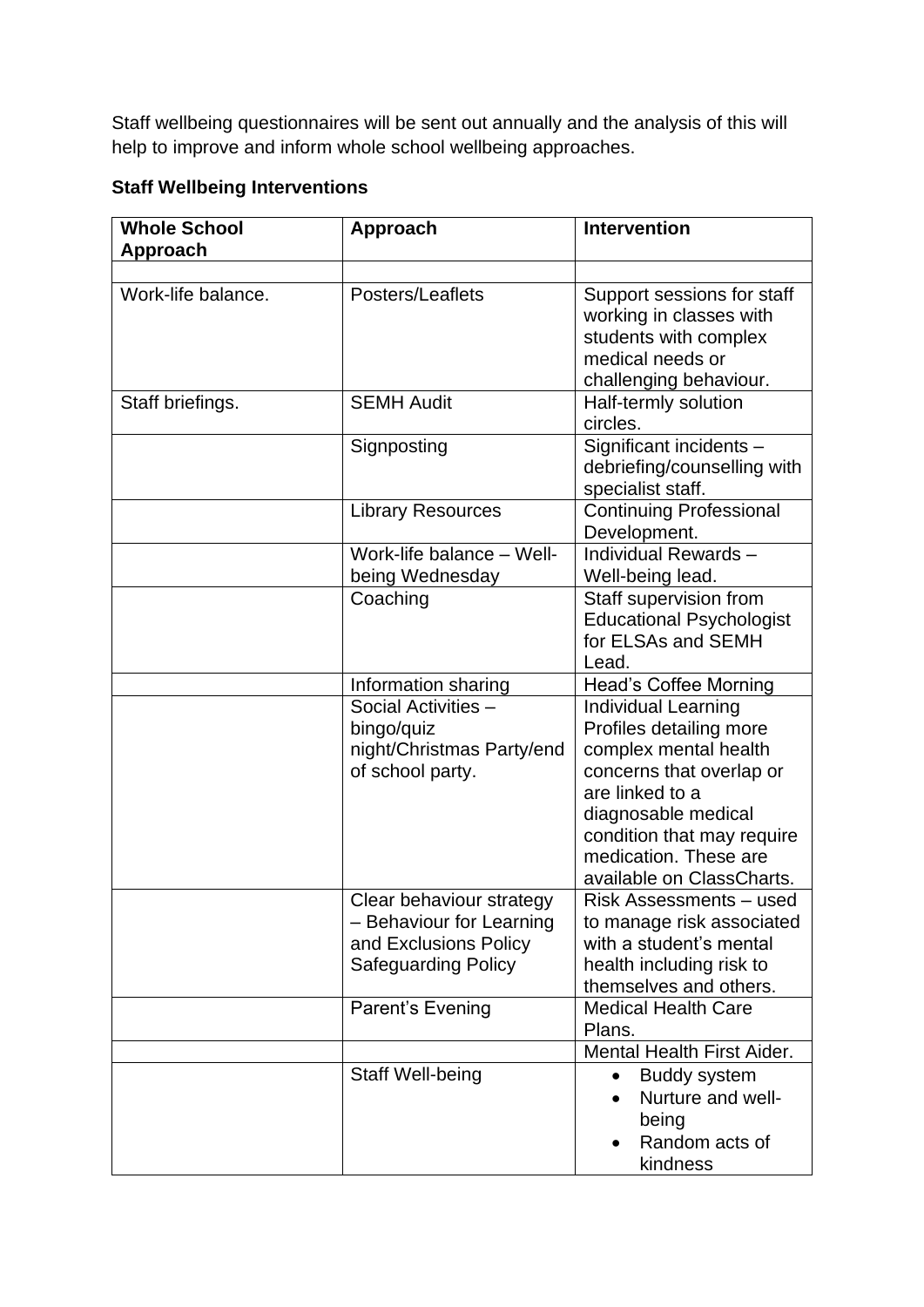#### **Monitoring and Assessment**

Outcomes will be monitored regularly and any recommendation for wellbeing interventions will take place at the same time.

Intervention outcomes will be monitored and evaluated, and data will be analysed inconjunction with attainment, behaviour and attendance.

Staff questionnaires and surveys will provide an opportunity throughout the year to enable whole school wellbeing assessments to take place to improve practice and monitor outcomes.

- Links with other TTA Policies/ Documentation
- Child Protection / Safeguarding Policy
- Behaviour Policy RTL
- SEND Information Report and Policy
- Access and Disability Plan
- Medical Policy
- Well-being Audit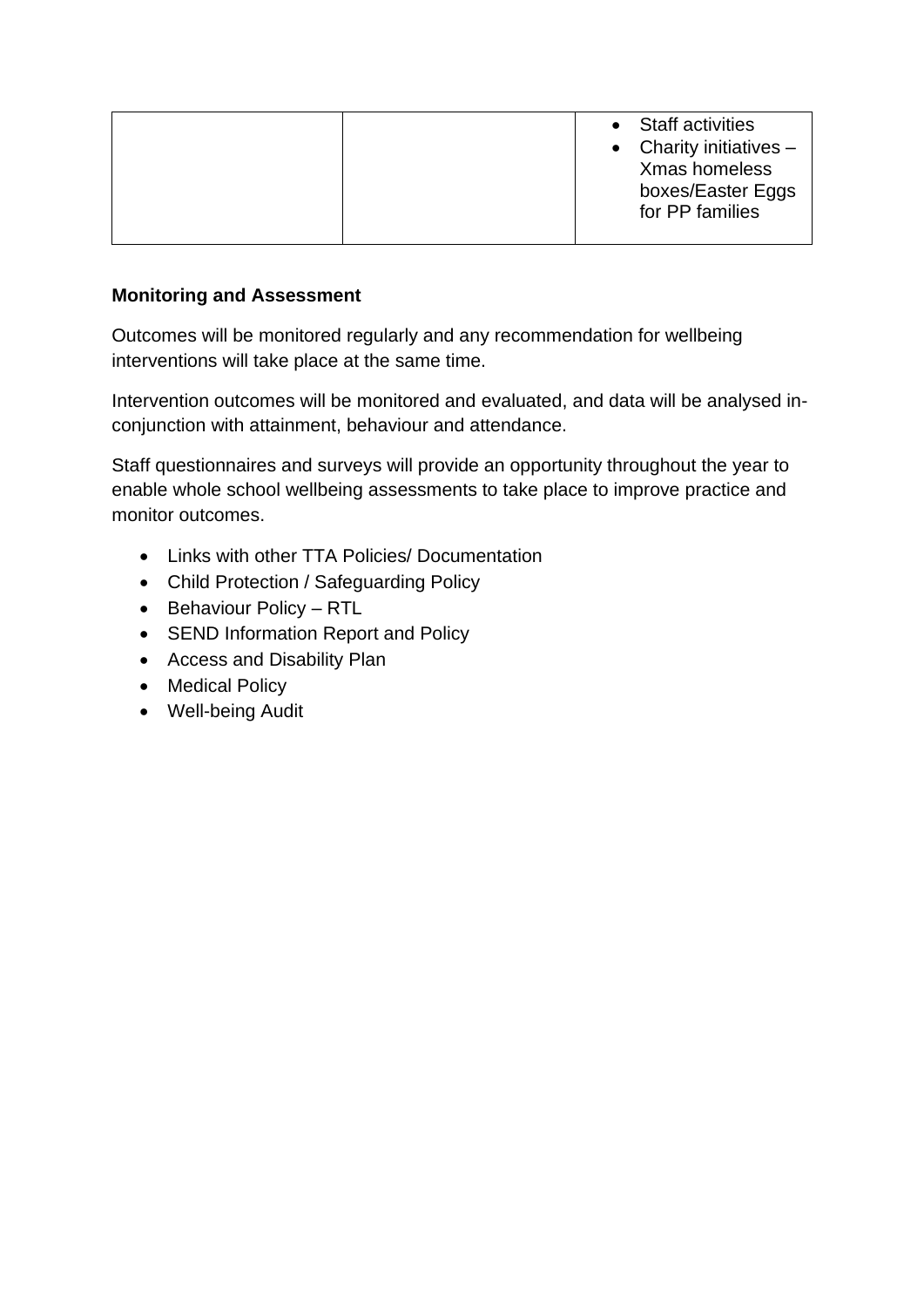# **References**

BOND (2014) 'Children and Young People with Disabilities – Understanding their Mental Health'

Department of Health & Public Health England 'Promoting emotional wellbeing and positive mental health of children and young people' – March 2014

DFE 'Mental health and behaviour in schools' – March 2016

DFE 'Mental Health and Wellbeing Provision in Schools (2018): Review of published policies and information.'

Public Health England and Children & Young People's Mental Health Coalition (2015) 'Promoting Children and Young People's Emotional Health and Wellbeing: A Whole School and College Approach.'

NHS Health Scotland (2012) 'Establishing a core set of national, sustainable mental health indicators for children and young people in Scotland.

Public Health England (2014) 'The link between student health and wellbeing and attainment'

Public Health England (2015) 'Promoting children and young people's emotional health and wellbeing'

Scottish Government (2012) 'A guide to Getting it Right for Every Child.'

State of the Nation 2019: Children and Young People's Wellbeing. DFE.

Unicef (2002) 'For Every Child'

Using Mental Health Standards (2014)

World Health Organisation (2010) 'Mental Health: strengthening our responses'

Review Date: March 2017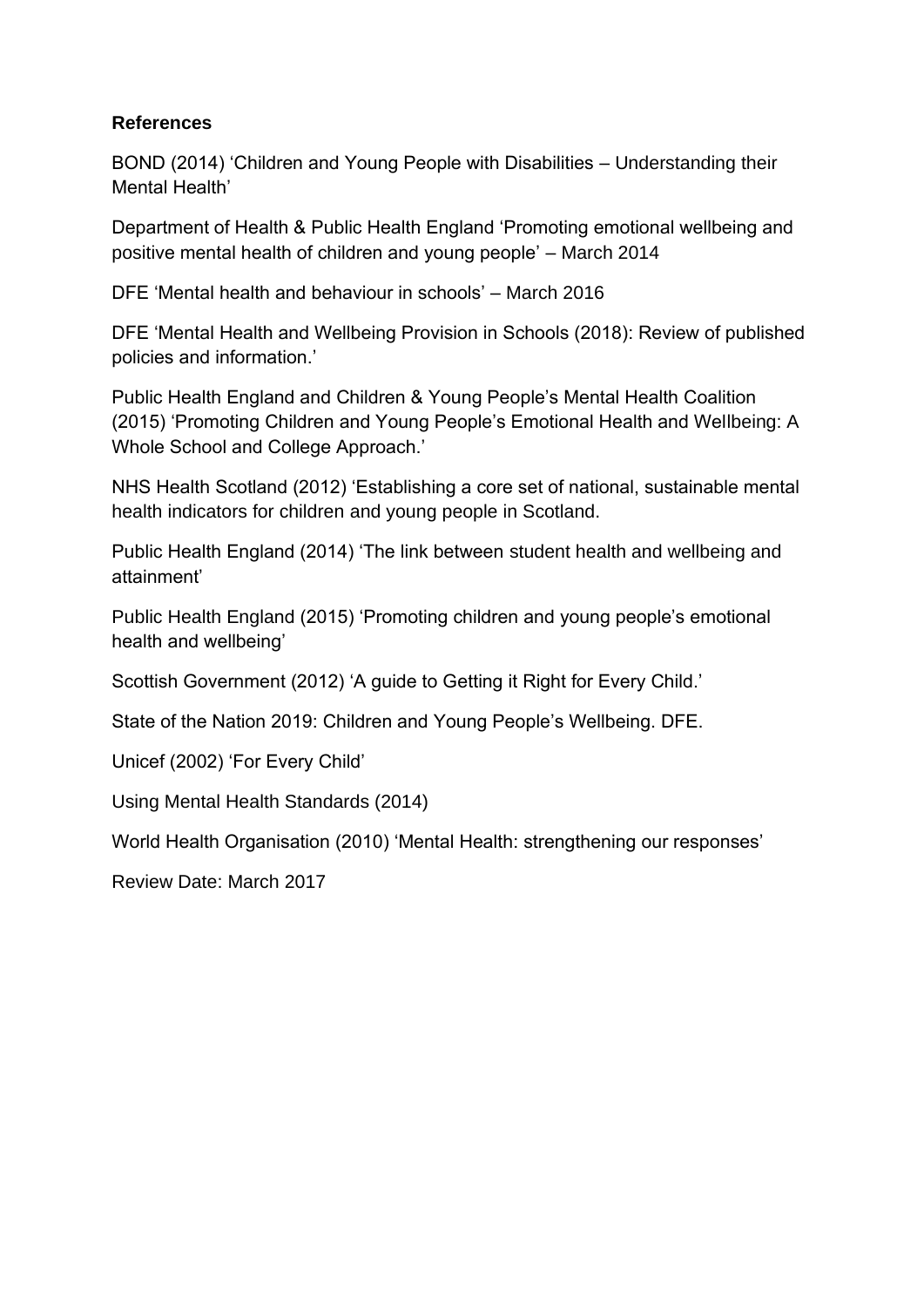# **Appendix A: National Organisations to support young people**

# **YoungMinds Crisis Messenger**

Provides free, 24/7 crisis support across the UK if you are experiencing a mental health crisis. If you need urgent help text YM to 85258

- All texts are answered by trained volunteers, with support from experienced clinical supervisors
- Texts are free from EE, O2, Vodafone, and 3, Virgin Mobile, BT Mobile, GiffGaff, Tesco Mobile and Telecom Plus.
- **[Samaritans](about:blank)** for everyone, (24/7)

#### **Call 116 123 Email** [jo@samaritans.org](about:blank)

Provides confidential, non-judgemental emotional support for people experiencing feelings of distress or despair, including those that could lead to suicide. You can phone, email, write a letter or in most cases talk to someone face to face.

• **[Childline](about:blank)** – for children and young people under 19 (24/7) **Call 0800 1111** – the number won't show up on your phone bill ChildLine is a private and confidential service for children and young people up to the age of nineteen. You can contact a ChildLine counsellor for free about anything - no problem is too big or too small.

• **[Papyrus](about:blank)** – for people under 35 **Call 0800 068 41 41** – Monday to Friday 10am to 10pm, weekends 2pm to 10pm, bank holidays 2pm to 5pm **Text 07786 209697 Email** [pat@papyrus-uk.org](about:blank) *PAPYRUS* is the national UK charity dedicated to the prevention of young

suicide. You can contact them for help and guidance for yourself or for someone else in your care.

• **[Elefriends](about:blank)** – For everyone (online) **Website:** [http://elefriends.org.uk/](about:blank) Elefriends is a supportive online community where you can be yourself. Elefriends is run by [Mind.](about:blank)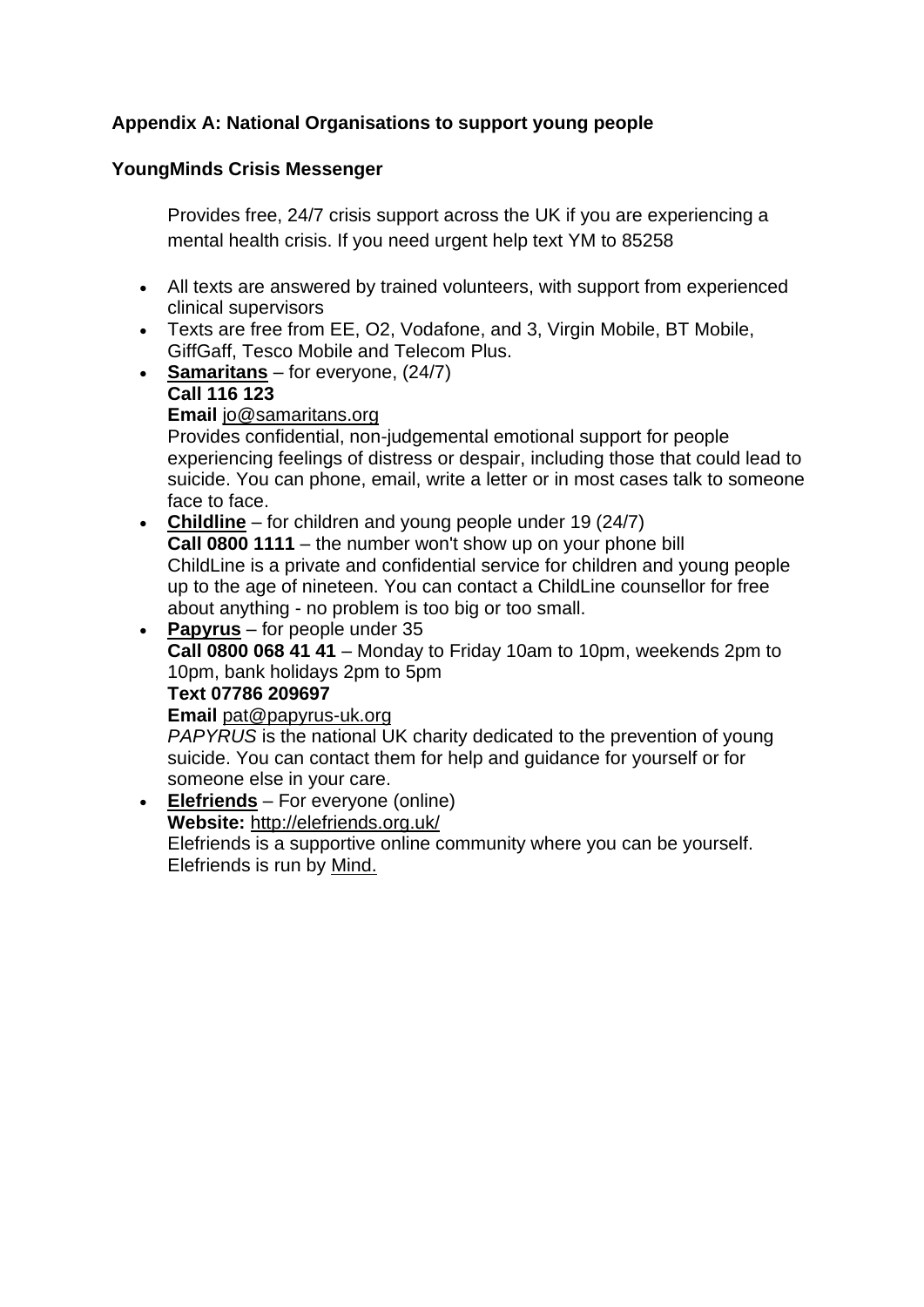# Appendix B: SEMH Provision Map

# **1. Social, Emotional and Mental Health**

| <b>Areas of Need</b>                                                                                                                                                                                                                                                                                                                                                                                                                                                                                                                             | <b>Universal Provision</b>                                                                                                                                                                                                                                                                                                                                                                                                                                                                                                                                                                                                                                                                                                                                                                                                                                                                                                                                                                                                                                                                                                                                                                                                                                                  | <b>Targeted Provision</b>                                                                                                                                                                                                                                                                                                                                                                                                                                                                                                                                                                                                                                                                                                                                                                                                                                                                                                                                                                                                                                                                                                                                                                                                                                                                                                                                                                                                                                                                                                                                         | <b>Specialist Provision</b>                                                                                                                                                                                                                                                                                                                                                                                                                                                                                                                                                                                                                                                                                                                                                                                                                                                                                                                                                                                                                                                                                                                                                                                               |
|--------------------------------------------------------------------------------------------------------------------------------------------------------------------------------------------------------------------------------------------------------------------------------------------------------------------------------------------------------------------------------------------------------------------------------------------------------------------------------------------------------------------------------------------------|-----------------------------------------------------------------------------------------------------------------------------------------------------------------------------------------------------------------------------------------------------------------------------------------------------------------------------------------------------------------------------------------------------------------------------------------------------------------------------------------------------------------------------------------------------------------------------------------------------------------------------------------------------------------------------------------------------------------------------------------------------------------------------------------------------------------------------------------------------------------------------------------------------------------------------------------------------------------------------------------------------------------------------------------------------------------------------------------------------------------------------------------------------------------------------------------------------------------------------------------------------------------------------|-------------------------------------------------------------------------------------------------------------------------------------------------------------------------------------------------------------------------------------------------------------------------------------------------------------------------------------------------------------------------------------------------------------------------------------------------------------------------------------------------------------------------------------------------------------------------------------------------------------------------------------------------------------------------------------------------------------------------------------------------------------------------------------------------------------------------------------------------------------------------------------------------------------------------------------------------------------------------------------------------------------------------------------------------------------------------------------------------------------------------------------------------------------------------------------------------------------------------------------------------------------------------------------------------------------------------------------------------------------------------------------------------------------------------------------------------------------------------------------------------------------------------------------------------------------------|---------------------------------------------------------------------------------------------------------------------------------------------------------------------------------------------------------------------------------------------------------------------------------------------------------------------------------------------------------------------------------------------------------------------------------------------------------------------------------------------------------------------------------------------------------------------------------------------------------------------------------------------------------------------------------------------------------------------------------------------------------------------------------------------------------------------------------------------------------------------------------------------------------------------------------------------------------------------------------------------------------------------------------------------------------------------------------------------------------------------------------------------------------------------------------------------------------------------------|
|                                                                                                                                                                                                                                                                                                                                                                                                                                                                                                                                                  | <b>Teacher</b>                                                                                                                                                                                                                                                                                                                                                                                                                                                                                                                                                                                                                                                                                                                                                                                                                                                                                                                                                                                                                                                                                                                                                                                                                                                              | Teacher/SENDCO                                                                                                                                                                                                                                                                                                                                                                                                                                                                                                                                                                                                                                                                                                                                                                                                                                                                                                                                                                                                                                                                                                                                                                                                                                                                                                                                                                                                                                                                                                                                                    | SENDCO/Teacher/TA                                                                                                                                                                                                                                                                                                                                                                                                                                                                                                                                                                                                                                                                                                                                                                                                                                                                                                                                                                                                                                                                                                                                                                                                         |
| emotional disorders<br>$\bullet$<br>(anxiety/depression)<br>conduct disorders<br>$\bullet$<br>(stealing/defiance/fire-setting/<br>aggression/anti-social behaviour)<br>hyperkinetic disorders<br>$\bullet$<br>(disturbance of<br>activity/attention/developmental<br>disorders)<br>attachment disorders<br>$\bullet$<br>other (eating disorders/habit<br>$\bullet$<br>disorders, such as Obsessive-<br>Compulsive Disorder (OCD)/post-<br>traumatic stress<br>• Adverse Childhood Experiences -<br>ACES - domestic violence,<br>bereavement etc. | School culture of acceptance and diversity<br>$\bullet$<br>Whole school behaviour policy<br>$\bullet$<br>Whole school classroom expectations<br>$\bullet$<br>Access to Student Services for guidance and<br>$\bullet$<br>advice<br>Health and Safety guidelines<br>$\bullet$<br>Attendance monitoring by form tutor<br>Seating plans<br>$\bullet$<br>Modelling good behaviour<br>$\bullet$<br>Inclusion meetings with SENDCo and Year Head<br>$\bullet$<br>Effective teaching and learning strategy<br>$\bullet$<br>Flexible curriculum for KS4<br>Class reward systems - Classcharts<br>Lunchtime clubs<br>Quiet room<br>Tutor<br>School Nurse - every Tuesday<br>Well-being information on website/newsletters<br>Parental links (journal/link book)<br>Whole staff training<br>$\bullet$<br>Monitored by Tutor<br>Self-care apps and website i.e. Kooth.<br>Well-being champions<br>$\bullet$<br>Check-ins (attachment/hypervigilance)<br>$\bullet$<br>PLACE strategies<br>Sensory breaks<br>Morning check-ins<br>Breakfast club<br>Whole-school CPD - ACES/Emotion Coaching<br>$\bullet$<br>Chaplain<br>Wellbeing Wednesday<br>Drop ins<br>Assemblies with a focus on wellbeing - habits of<br>happiness, food and culture<br>Curriculum - identity - Who Am I (year 7) | Review/evaluation of provision to date to enable<br>$\bullet$<br>holistic view of student<br>Emotional literacy assessment/coping in schools<br>$\bullet$<br>Activities for unstructured times<br>$\bullet$<br>Nurture provision for targeted students<br>$\bullet$<br>Self-awareness targeted groups<br>$\bullet$<br>Emotional health and well being<br>$\bullet$<br>Anger management group<br>$\bullet$<br>Relaxation techniques<br>$\bullet$<br>SEMH group intervention<br>$\bullet$<br>Support in lessons<br>$\bullet$<br>Working with parents/Family Learning<br>$\bullet$<br>Girls/Boys Group<br><b>ELSA</b> support<br>$\bullet$<br>Specialist SEMH training - attachment/eating<br>$\bullet$<br>disorders/positive mental health<br><b>Student Passport</b><br>$\bullet$<br>Individual Learning Plan<br>$\bullet$<br>Individual arrangements for exams<br>$\bullet$<br>Learning Support / SEMH//Student Services<br>$\bullet$<br>Pass<br>Access to supportive environment Break/Lunch<br>$\bullet$<br>Safe-quarding<br>$\bullet$<br>Monitored by Year Leader<br>$\bullet$<br>Specific transitional liaison post 16<br>$\bullet$<br>Persistent absence monitoring & intervention<br>$\bullet$<br>Home school liaison<br>$\bullet$<br>Whole college policy for behaviour (Internal<br>$\bullet$<br>Exclusion, In College Exclusion)<br><b>Medical Officer</b><br>$\bullet$<br>Young Carers support<br>$\bullet$<br>School nurse<br>$\bullet$<br>Resilience Wheel<br>$\bullet$<br>Stress buckets<br>$\bullet$<br>Zones of regulation/vagal tone<br>$\bullet$ | Flexible and significantly<br>differentiated curriculum with<br>specific SEMH training<br>Targeted support in lessons KS3<br>$\bullet$<br>Clearly defined alternative<br>$\bullet$<br>provision<br>Individualised reward system<br>$\bullet$<br>Extra nurture provision<br>$\bullet$<br>PSP's<br>$\bullet$<br>Living and Independent Skills<br>$\bullet$<br><b>NFER Emotional Literacy</b><br>$\bullet$<br>Assessment<br>Boxall Profile/Strengths and<br>$\bullet$<br><b>Difficulties</b><br>Frequent parental links e.g.,<br>$\bullet$<br>daily/weekly phone calls<br>Intervention from Support Services<br>$\bullet$<br>- Youth Inclusion and Support<br>Programme - Team 8/Team<br>4/SIDAS<br>Integrated Children's Service<br>$\bullet$<br>(ICS)<br><b>CAMHS</b> involvement<br>Multi agency meetings to problem<br>$\bullet$<br>solve<br>Therapeutic interventions e.g.<br>$\bullet$<br>music<br>Personalised Learning Plans<br>$\bullet$<br>Referral into Educational<br>$\bullet$<br>Psychologist Service. (EP)<br>Education Health Care Plan /<br>$\bullet$<br>higher needs funding<br>Personal Education Plan for Child<br>$\bullet$<br>in Care<br>Referral to Taunton Deane<br>$\bullet$<br>Partnership College |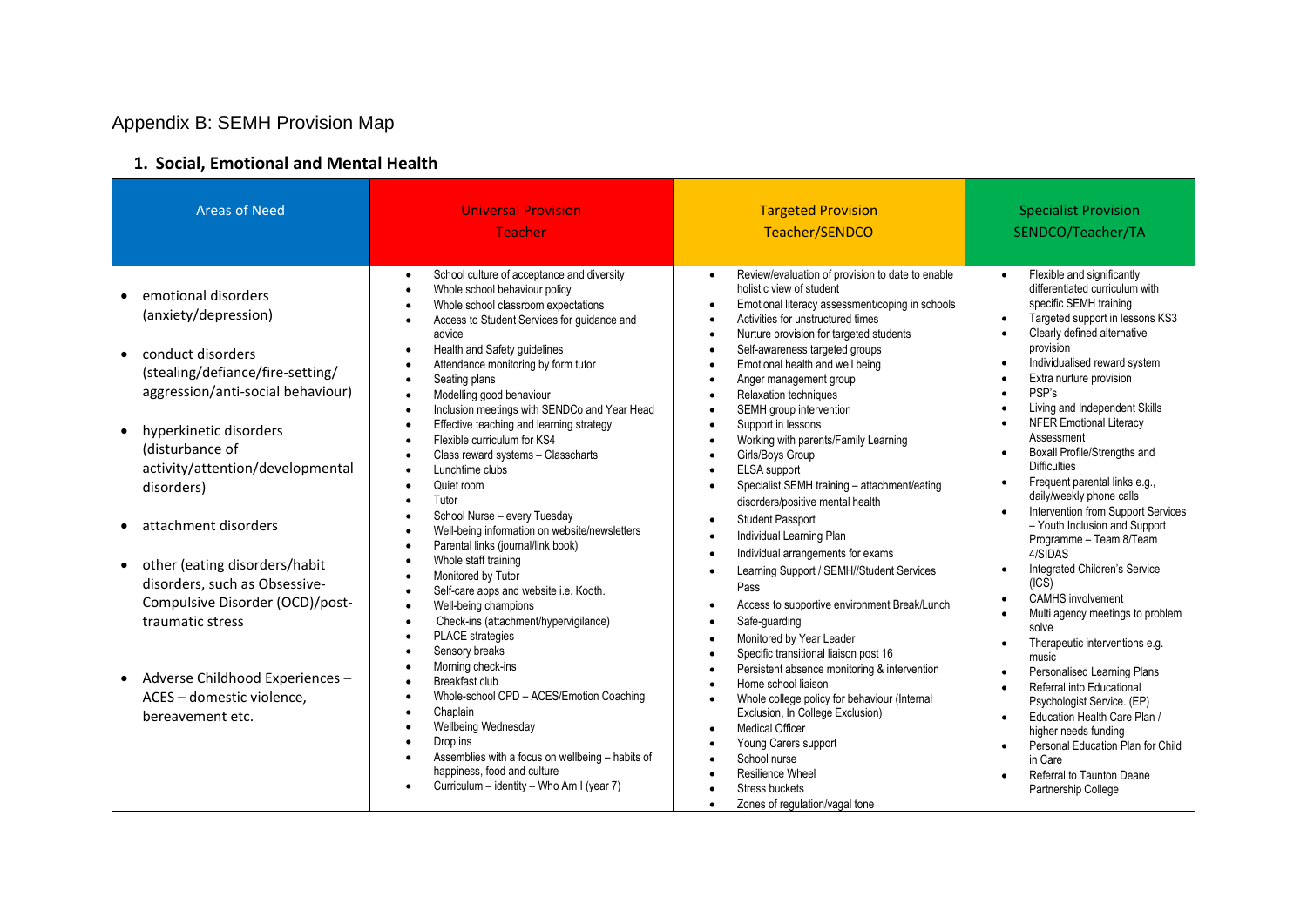| TTA vision of a Christian ethos based on our aim<br>for everyone to have 'Life in all its fullness' and<br>integrated in our values of Aspiration, Integrity and<br>Respect<br><b>Holistic Curriculum</b> | Starve the anxiety/anger gremlin<br>Specialist CPD - L2 Mental Health<br>Certificate/Domestic Abuse/Self-Harm<br><b>PFSA</b><br>Key worker | <b>CSC</b><br>Specialist Inclusion Programme<br>'off site' – REACH<br>Forest School<br>Enhanced transitional - Post 16<br>applications<br><b>Access Arrangements</b><br>Risk assessments<br>Conquest therapeutic riding<br>Trail blazers project<br>EHA<br><b>TAS</b> |
|-----------------------------------------------------------------------------------------------------------------------------------------------------------------------------------------------------------|--------------------------------------------------------------------------------------------------------------------------------------------|-----------------------------------------------------------------------------------------------------------------------------------------------------------------------------------------------------------------------------------------------------------------------|
|-----------------------------------------------------------------------------------------------------------------------------------------------------------------------------------------------------------|--------------------------------------------------------------------------------------------------------------------------------------------|-----------------------------------------------------------------------------------------------------------------------------------------------------------------------------------------------------------------------------------------------------------------------|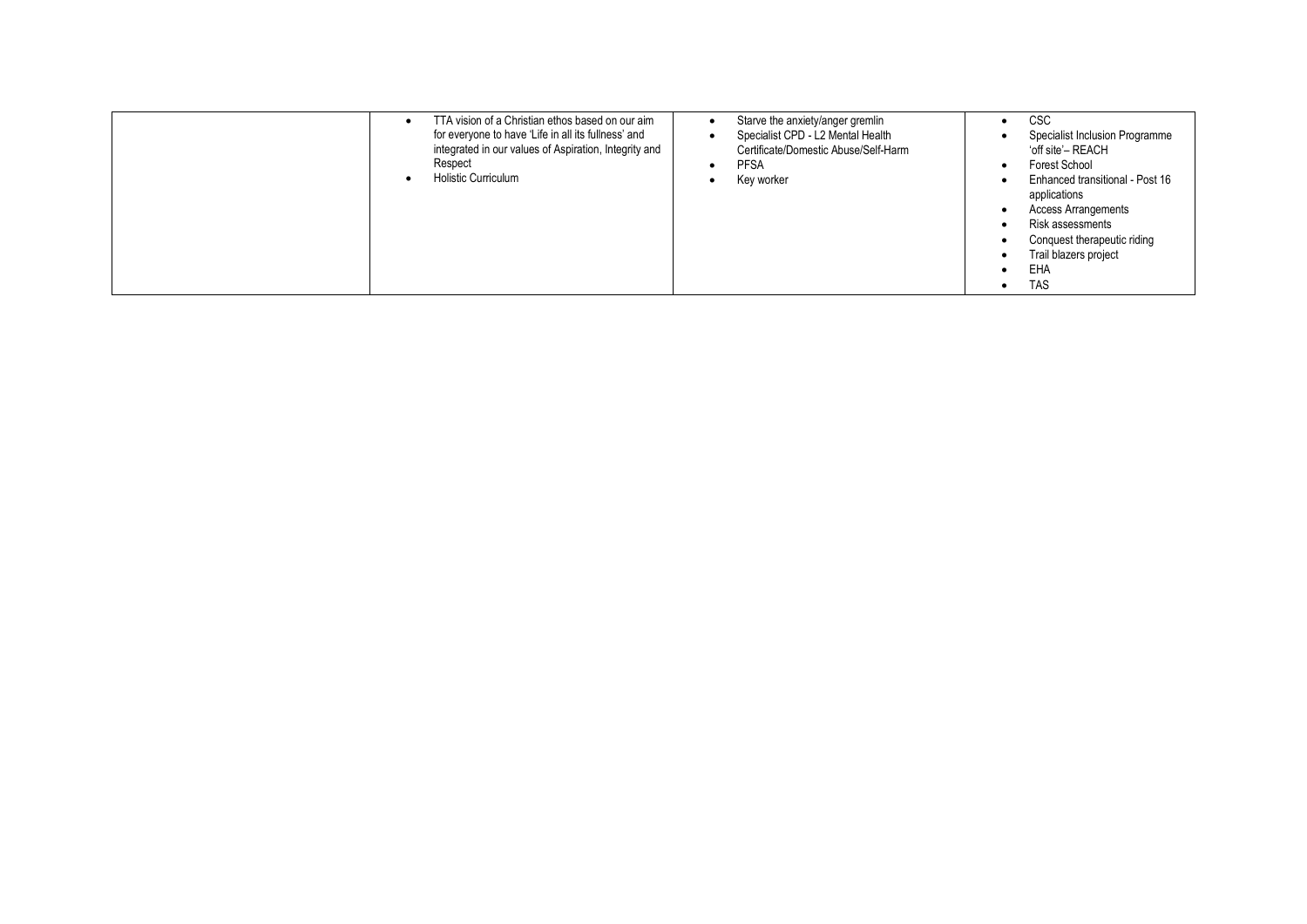# **Appendix C: What makes a good CAMHS REFERRAL?**



Somerset Partnership NHS



**NHS Foundation Trust** 

# **What makes a good CAMHS Referral?**

#### **General considerations:**

 $\mathbf{v}$ Have you met with the parent(s)/carer(s) and the referred child/children?

Has the referral to CAMHS been discussed with the parent(s)/carer(s) and the referred child/children?

#### **Basic information:**

- Name and date of birth of referred child/children
- Address and telephone number
- Who has parental responsibility?
- Surnames if different to child's
- GP details

#### **Reason for referral:**

- What are the specific difficulties that you want CAMHS to address?
- How long has this been a problem and why is the family seeking help now?
- Is the problem situation-specific or more generalised?  $\mathbf{v}$
- Your understanding of the problem/issues involved.  $\mathbf{r}$
- What are the child/young person's and parent/carer's view of the referral?
- What are your anticipated outcomes?
- What are the child/young person's and parent/carer's anticipated outcomes?
- What risks are there to the young person, their family or others if this problem is not addressed.

#### **Further helpful information:**

- Who else is living at home and details of separated parents if appropriate?  $\mathbf{v}$
- Name of school
- Who else has been or is professionally involved and in what capacity?